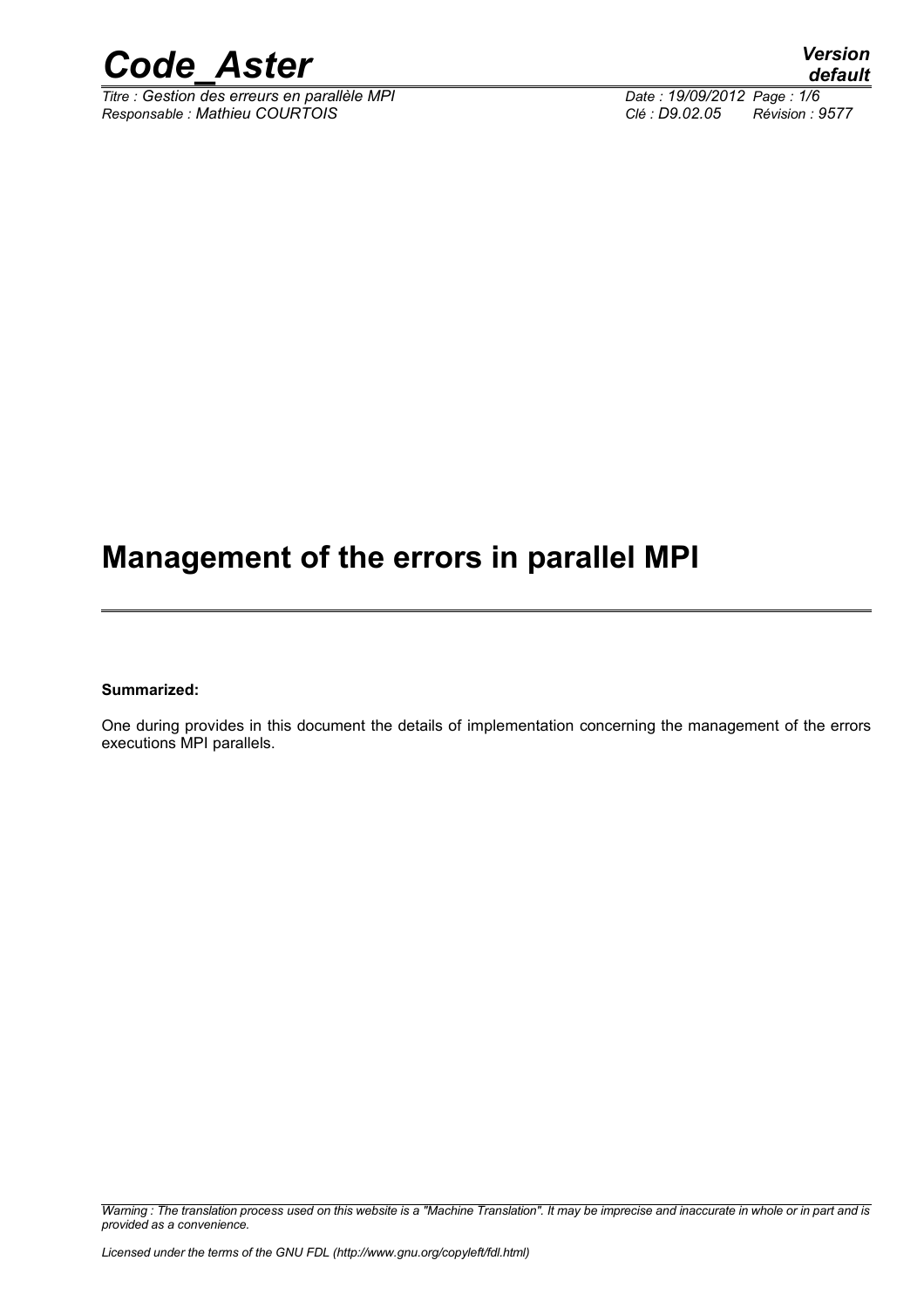*Titre : Gestion des erreurs en parallèle MPI Date : 19/09/2012 Page : 2/6 Responsable : Mathieu COURTOIS Clé : D9.02.05 Révision : 9577*

# **1 Operation**

the operation parallel on different processes (using MPI) requires a particular processing in the event of error.

Indeed, if nothing is done, if an error on all the does not occur processors at the same time, i.e. between the two same communications, a processor stops others and the indefinitely expect it the following communication until stop CPU and loss of all computation.

This particular processing consists in checking before engaging a total communication that all the processors are with go and in which state they are (they transmitted an error message or not).

- •If they all are to go and that none met an error, one continues while proceeding to the communication envisaged.
- •If they all are to go but that at least a processor transmitted an error message, one asks all the processors to stop as usual (while raising an exception).

The behavior is then the same one as into sequential: error <S> (exception) and thus saves files of the base.

•So at least one of the processors is not with go (within an agreed time), it is that this processor is blocked on a task much longer than on the other processors, or in an infinite loop, a programming error, or it left brutally.

In this case, one is obliged to stop the execution of the remaining processors brutally. The base should not be saved.

Moreover, one makes a communication in FIN to recover the number of alarms emitted (and not been unaware of) by each processor. For the diagnosis, made on the processor #0, one emits an alarm which gives simply the number of alarms emitted by processor.

This avoids "to flunk" an alarm which would have occurred only on one processor.

# **2 Details of implementation**

### **Notices**

*This paragraph consists of notes of development and should make it possible in an external eye to understand how that was done.*

### **2.1 Total state of the execution**

It is necessary to store the state of the processors to try to stop a maximum of computations properly.

One must store: ok/error, to separate proc #0/autres

Functions necessary: •to say that all is ok everywhere. •to say that an error was seen on proc #0 or others. •to know if all is ok. •to know if error about proc #0 or others.

The state is stored in a COMMON and two routines exist to question (GTSTAT, for *get status*) and to affect state (STSTAT, for *set status*). One uses constants to simplify the reading (see aster constant.h). Contents

of aster constant.h: #define ST\_OK 0 #define ST\_AL\_PR0  $1/*$  alarm one processor #0 \* #define

*Warning : The translation process used on this website is a "Machine Translation". It may be imprecise and inaccurate in whole or in part and is provided as a convenience.*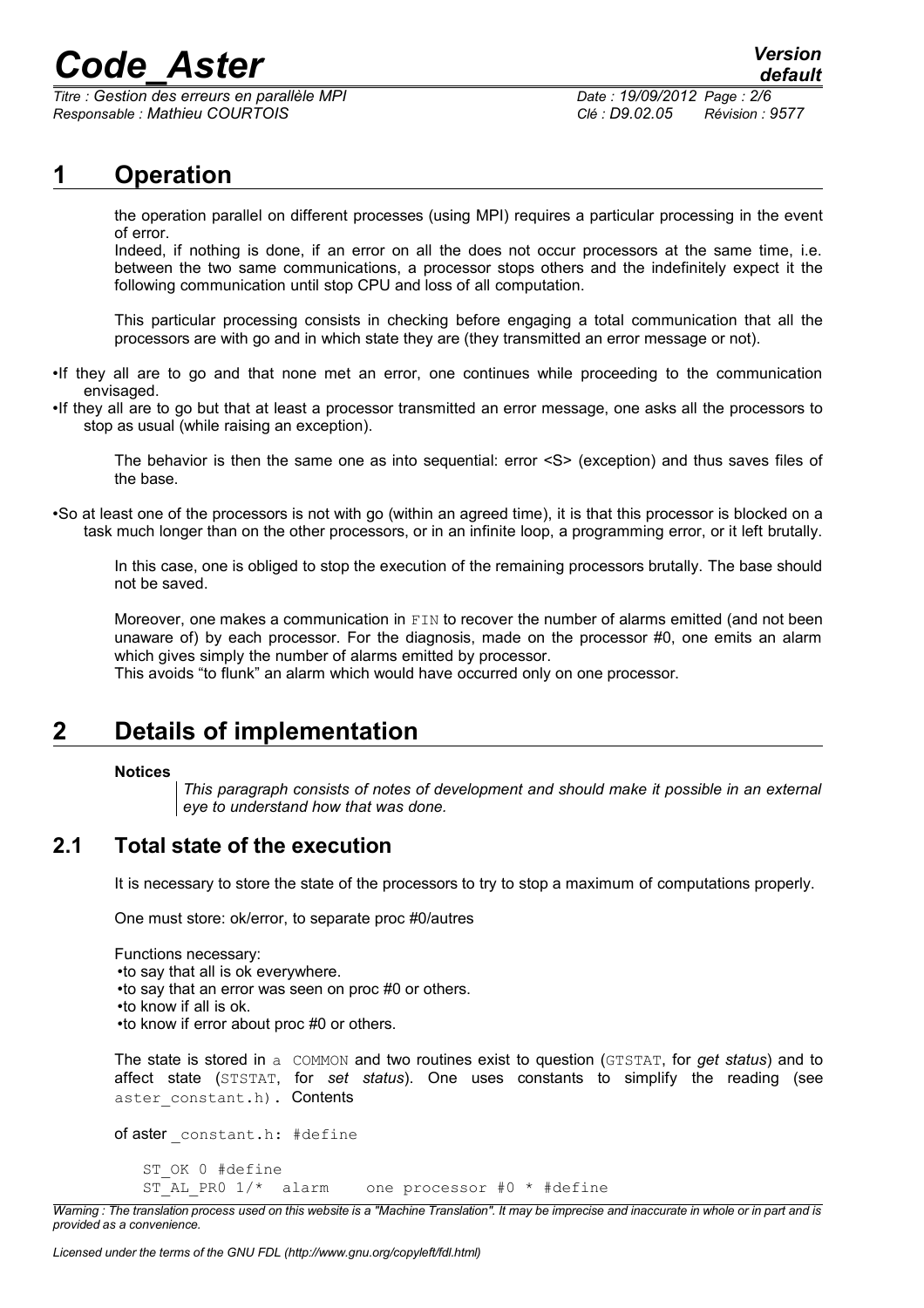*Titre : Gestion des erreurs en parallèle MPI Date : 19/09/2012 Page : 3/6 Responsable : Mathieu COURTOIS Clé : D9.02.05 Révision : 9577*

*default*

ST AL OTH  $2/*$  alarm one another processor \* #define ST\_ER\_PR0  $4/*$  error one processor #0 \* #define  $ST$  $ER$  $OTH$   $8/*$  error one another processor  $*$  #define<br> $ST$  UN OTH 16/\* undefined status for another processo status for another processor \* One uses

logical operations bit bit to store and know if a state is positioned. Communications

### **2.2 not blocking the word**

to detect that certain processors do not answer go is to use communications MPI not blocking. The starting point

of the specific processing is in u2mesg during the emission of the error message. u2mesg

### **2.2.1 In the event of**

error, one prevents the proc #0 by calling mpicmw (). Idem in Utmess.py, while calling, aster\_core.mpi warn (). mpisst Sending

### **2.2.2 with the proc**

#0 ST\_OK or ST ER ( MPI\_ ISEND tag CHK, nonblocking send) and expects the response of proc #0 (MPI\_IRECV tag CNT, nonblocking receive). One puts a time-out not to wait indefinitely. If the proc #0 does not answer within the time, one calls MPI\_Abort via  $mpistr(1)$ . If ST\_OK

were sent, one wants to know if one must continue or not. If ST\_ER

were sent, right knowledge is wanted if the proc #0 answers (in this case one stops properly), if not one must stop the execution. If not time-out

, one turns over the response of proc #0: ST\_OK (all is  $well$ ), ST\_ER (to make a clean stop). mpicmw To alert

### **2.2.3**

the proc #0 that one encountered a problem On proc! =

•0, one position ST\_ER\_OTH (  $error on a processor other than #0$ ) and one sends ST\_ER to the proc #0 with mpisst (ST\_ER ). The response

of proc #0 is ST\_ER, one continues as into sequential (exception, closing of the bases or abort). On proc #0

•, one positions ST\_ER\_PR0 ( error specific to the proc #0) and one calls mpichk (). mpichk Called

### **2.2.4 before**

making a total communication to check that all is well and if not to act consequently. On proc! =

•0, one send ST\_OK to the proc  $#0$  with mpisst (ST\_OK ) and one expects the response of the proc #0 to know if one must continue or stop. If the proc

#0 answers that the execution should be stopped, one calls mpistp 2) (. On proc  $#0$ 

•, one expects the response of all other processors (MPI\_IRECV receive tag CHK nonblocking) + a time-out not to wait indefinitely. If a proc

*Warning : The translation process used on this website is a "Machine Translation". It may be imprecise and inaccurate in whole or in part and is provided as a convenience.*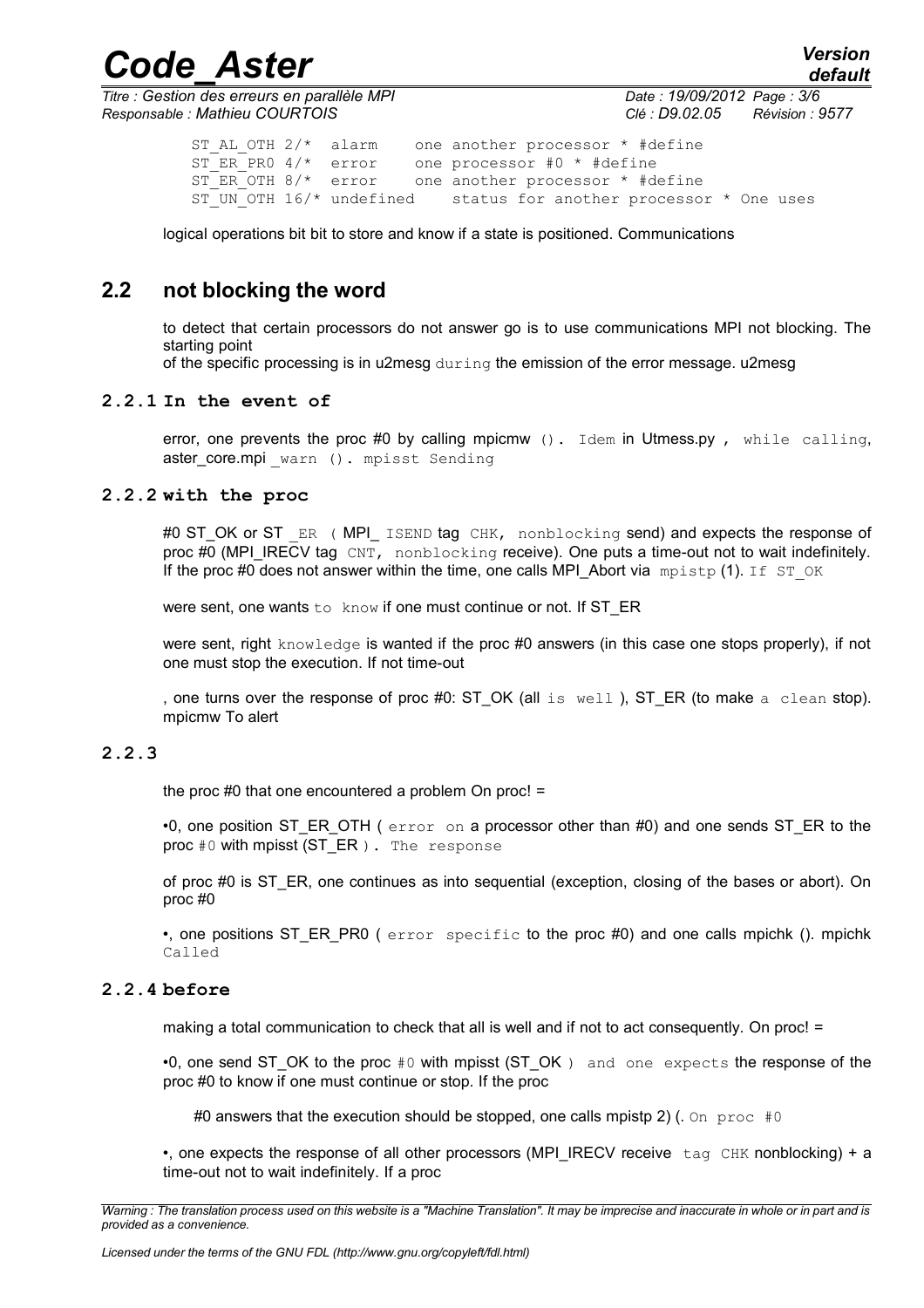*Titre : Gestion des erreurs en parallèle MPI Date : 19/09/2012 Page : 4/6 Responsable : Mathieu COURTOIS Clé : D9.02.05 Révision : 9577*

*default*

•met an error (and thus sent ST\_ER), message "error on the proc  $\#i$ " + STSTAT (ST\_ER \_OTH). If one of the procs

•does not answer within the time, message "the proc #0 waited too much" and error "E" " the processor #i did not answer" + STSTAT (ST\_UN \_OTH). To the processors

•present with go, one answers "to continue" or "to stop" (MPI\_SEND tag CNT, blocking send). In the event of error on the proc #0, one sends to stop. To stop, one invites mpistp 2) (. If one of the processors

•were not with go, the proc #0 stops the execution with MPI Abort:  $mpistp$  is called (1).  $mpichk$ provides

a return code:  $0 = ok$ ,  $1 = nook$ . mpistp Used

### **2.2.5**

to stop the execution. mpistp (2):

- •all the processors communicated their state, one can thus stop the execution with u2mess properly ("Me, "APPELMPI 95"). If an exception were already raised by u2mess ("F" or ") preceding, it is necessary to avoid recursion and not to raise another exception. If no error were already emitted, the behavior is that of an ordinary error "F" . mpistp (1):
- •at least a processor did not answer (perhaps the proc #0), one must stop everyone including this one which does not answer. One emits a u2mess (", "APPELMPI\_99") which prints the message with "F" (for the diagnosis ) but does not emit exception -- what would cause a bifurcation, and the continuation would thus not be carried out -- then one invites JEFINI ("ERREUR  $\%$ ) to start MPI Abort. so ERROR\_

•F=' ABORT ', mpistp (2) becomes mpistp (1). One should not

•2) carry out instruction after a call to mpistp (, to make fine GOTO of routine when mpichk is called (). mpicm 1/mpicm

### **2.2.6 2 Before beginning**

a communication, one invites mpichk () to check that there no was problem. To take account of the return code and to stop without making the communication! jefini/MPI

### **2.2.7 \_Abort Instead of stopping**

with ABORT (), ASABRT (6) is called (6 corresponds to SIGABRT) which calls MPI Abort. It is essential

to call MPI\_Abort to be able to stop everyone, including the blocked processors. However MPI\_Abort implies the end of the script launched by mpirun and thus the copy of the results of the directory of the proc #0 towards the total directory will not be able to take place (finally, that can depend on implementation MPI). Thus "error

in MPI" must involve "basic not saved" and in the event of error, the diagnosis is likely not to be very detailed (according to the implementation MPI, the files fort.8/fort.9 are or are not recopied in the total working directory). The diagnosis is likely to be <F>\_ABNORMAL ABORT instead of <F>\_ERROR. Additional notes

### **2.2.8 , MPI\_Abort precautions**

### *did not stop the execution. In MPI, it*

*Warning : The translation process used on this website is a "Machine Translation". It may be imprecise and inaccurate in whole or in part and is provided as a convenience.*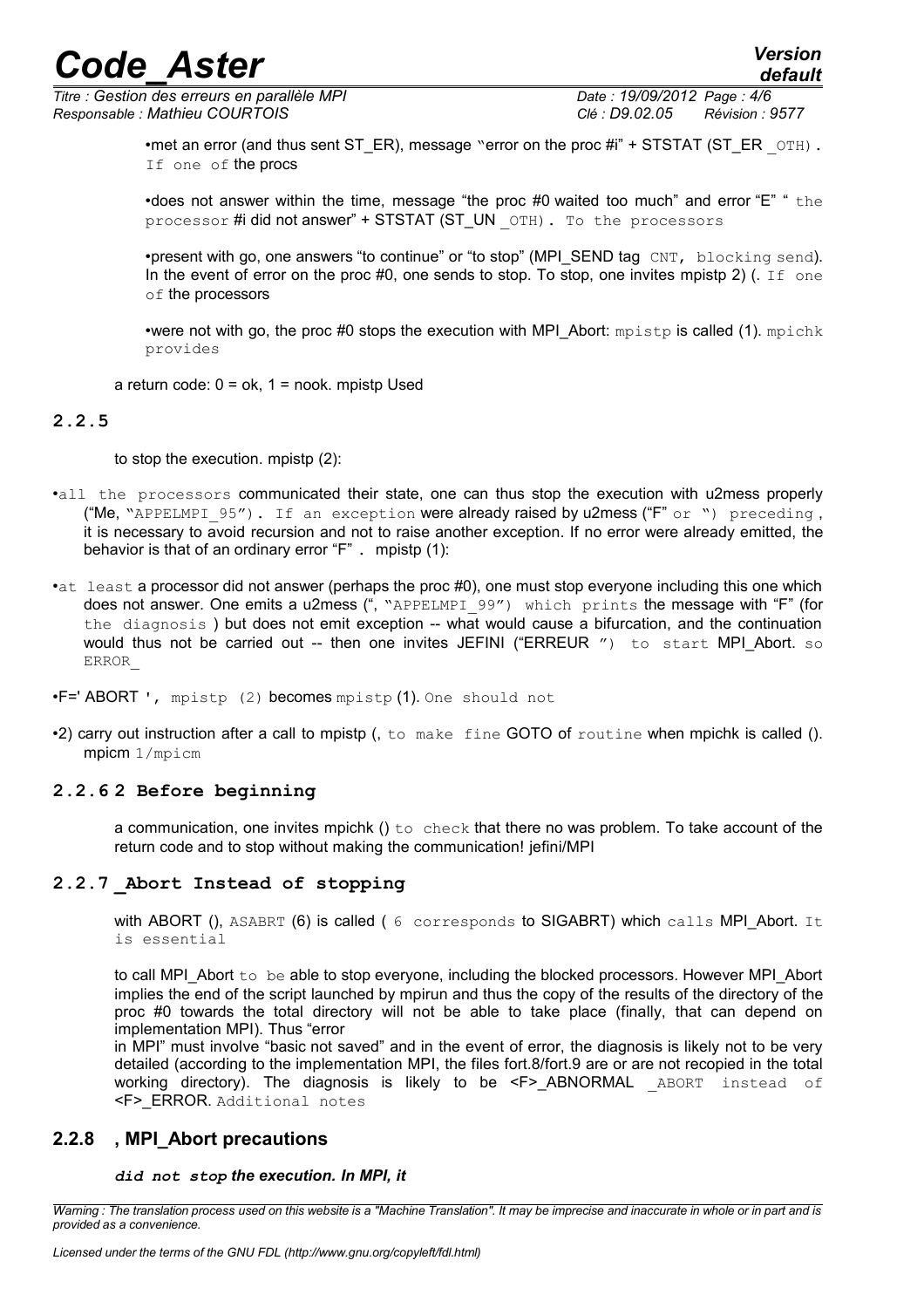*Titre : Gestion des erreurs en parallèle MPI Date : 19/09/2012 Page : 5/6 Responsable : Mathieu COURTOIS Clé : D9.02.05 Révision : 9577*

is necessary that the processors pass all by MPI Finalize before leaving. However in the interpreter

Python, one thus leaves by "sys.exit ()" which probably calls the function system "exit" and one cannot add call to MPI Finalize before  $l = \frac{1}{100}$ . This is why, one records a function which carries out MPI\_Finalize via "atexit". The problem is

that this function is also called after MPI\_Abort. The execution is thus blocked without stopping all the processors. One thus defines a function ASABRT which makes "abort " or "MPI\_Abort" in parallel and which positions a flag not to pass by MPI\_Finalize in the function "terminate" (cf "aster\_error.c/h"). Precaution for

### *calls FORTRAN since C Since one calls*

routines FORTRAN since C, knowing that almost all the routines are likely to emit u2mess and thus of  $r_{\text{a}}$  is ingexterestions, it is imperative that the extension C modulus (aster or aster core) envisages a try/except (into C) to treat this exception (and to turn over NO ONE in the event of error ). Indeed, the exception

causes a bifurcation of the execution. If there is no try, one is likely not to be replugged where one believes. A programming error would alert if no try were set up higher. Example: static

### PyObject\*

```
aster mpi warn (PyObject *self, PyObject *arguments) {try
{CALL_MPICMW
         () ; \} exceptAll {raiseException
         ();
              } endTry (); Py_INCREF
          (Py_None
         ); return Py None; \} Values of the deadlines
```
### **2.3 It during acts of**

the times granted to the latecomers the communications not blocking. Difference between two

processors:  $\#0 = == == == |t0|$ ......

 |Ti|… #i ============== ====|Ti|…: time granted

[*ti*−*t0*] by #0 to the processors #i. Thus if #1 arrives before #0, it must grant the same time to him: . The extreme case *t0*−*t1*=*ti*−*t0* is

: #0 ==============

 ====|t0|~~~~~~|Ti|.v========= ^ ^ v #1 ======  $==|$  T1| ......  $\wedge$  ~~~~~~~~~~~~v==========  $\wedge$  #i ============= == ==============|Ti|||tf|====== \*: arrival of

the first *t1* processor #1 \*: arrived from

*Warning : The translation process used on this website is a "Machine Translation". It may be imprecise and inaccurate in whole or in part and is provided as a convenience.*